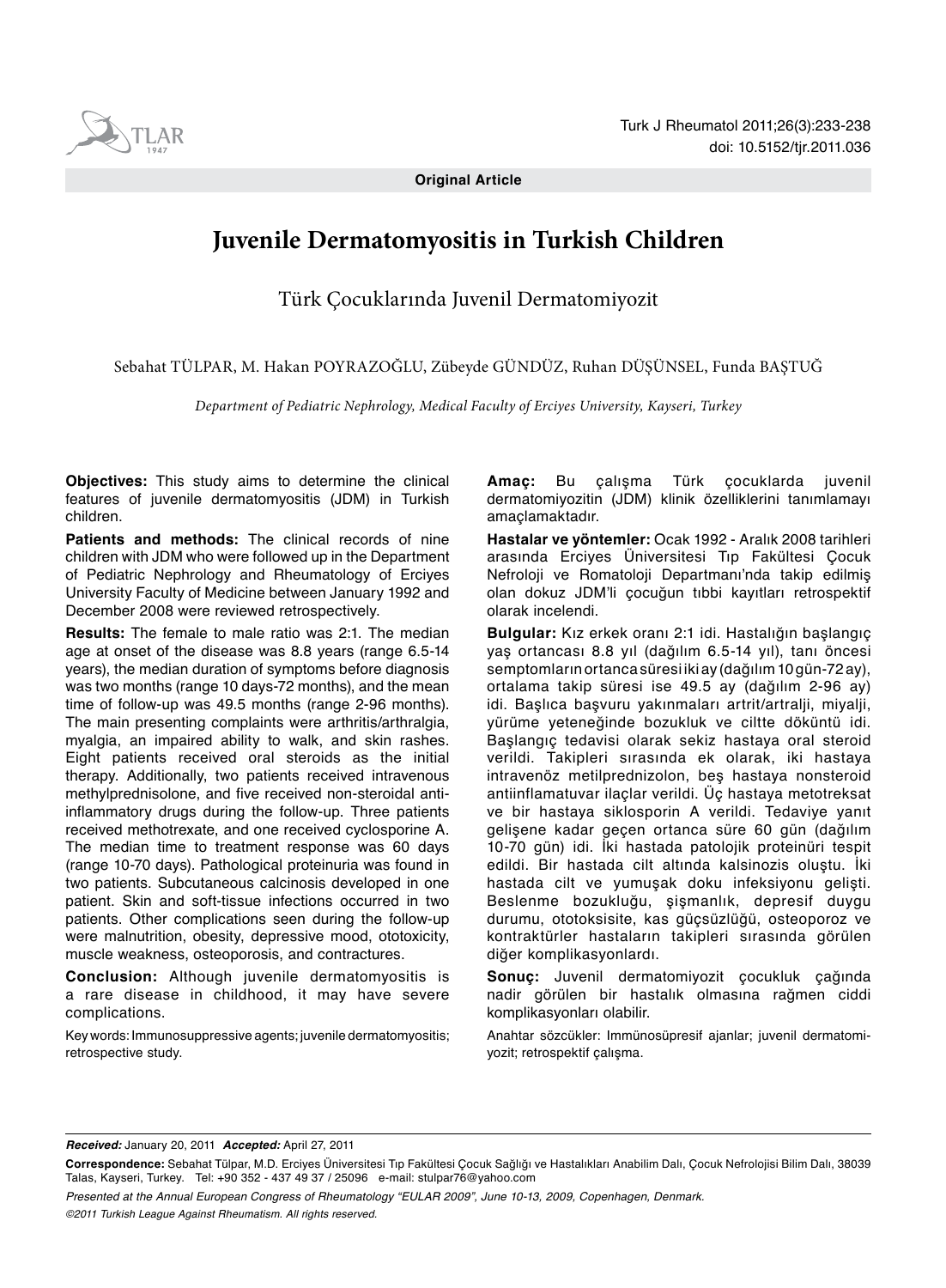Juvenile dermatomyositis (JDM) is a vasculopathy of the skin and muscle and is the most common idiopathic inflammatory myositis in children with an estimated annual incidence of 2-3 per million children. In addition to the involvement of skin and skeletal muscles, JDM can affect other organs which may cause severe or life-threatening complications. Rash and muscle weakness of specific distribution are the most important diagnostic clues.<sup>[1-3]</sup> Early diagnosis and aggressive treatment can lead to remission and prevention of severe complications.<sup>[1,4,5]</sup> This is the first study reviewed which takes into account all clinical, laboratory, and pathological features of Turkish children with JDM treated at our center over the last 16 years.

## **PATIENTS AND METHODS**

We retrospectively evaluated the medical records of nine children (6 girls, 3 boys mean age 8.8 years; range 6.5 to 14 years) with JDM who were treated in the Department of Pediatric Nephrology and Rheumatology, Erciyes University Medical Faculty between January 1992 and December 2008. Diagnoses were based on Bohan and Peter's criteria.<sup>[6]</sup> The onset of the diagnosis of JDM occurred at or before 16 years of age. For each patient, the following data were analyzed: gender, age, presenting symptoms and clinical features, time to diagnosis (duration between onset of symptoms and diagnosis), laboratory values at time of diagnosis, electromyography and muscle biopsy results, disease course, duration of follow-up, treatment, outcome, and complications. Laboratory parameters included white blood cell (WBC) counts, hemoglobin, erythrocyte sedimentation rate (ESR), lactate dehydrogenase (LDH), aspartate aminotransferase (AST), alanine aminotransferase (ALT), creatinine kinase (CK), antinuclear antibody (ANA), and urinalysis.

| Table 1. The most common findings of juvenile<br>dermatomyositis at presentation |                |
|----------------------------------------------------------------------------------|----------------|
| Findings                                                                         | Number         |
| Cutaneous changes                                                                | 9              |
| Arthritis/arthralgia                                                             | 7              |
| Myalgia                                                                          | 7              |
| Proximal muscle weakness                                                         | 6              |
| Gottron's papules                                                                | $\overline{4}$ |
| Heliotroph rash                                                                  | $\overline{4}$ |
| Edema                                                                            | 3              |
| Fatigue                                                                          | $\overline{2}$ |
| Fever                                                                            |                |

## **RESULTS**

The onset of symptoms occurred during the winter  $(n=5)$ , autumn  $(n=2)$ , and summer  $(n=1)$ . We could not determine the season when symptoms appeared in one patient. The median duration of symptoms before diagnosis was two months (range 10 days-72 months). The mean time of follow-up was 49.5 months (range, 2-96 months). The most common findings at presentation are summarized in table 1. At the time of admission, mean  $\pm$  standard deviation ( $\pm$ SD) WBC counts were 7700±2700/mm3 (range 4600- 12700/mm3 ). The mean (±SD) level of hemoglobin was 12.6±1.2 g/dl (range 10.9-14.4). Five patients had an elevated ESR with a range of 53-200 mm/h. The median (min-max) level of LDH, AST, ALT and CK was 686 IU/l (range 146-3759 IU/l), 274 IU/l (range 57-1555 IU/l), 207 IU/l (range 34-564 IU/l), and 2938 IU/l (range 94-16408 IU/l), respectively. Antinuclear antibodies were seen in only one of the six patients tested. Electromyography was performed on eight patients which revealed typical myopathic type changes in all patients. A muscle biopsy was performed on four patients and was compatible with myositis (table 2).

All patients received oral steroids as the initial therapy, except for one patient whose illness was chronic at the time of diagnosis. Additionally, two patients received intravenous (iv) methylprednisolone, and five received nonsteroidal anti-inflammatory drugs. Three patients were given methotrexate, and one was given cyclosporin A. The median time of response to treatment was 60 days (range 10-70 days; table 3).

Vasculitis of the eye was determined in one patient (figures 1 and 2). Pathological proteinuria

| Table 2. Abnormalities of laboratory findings<br>presentation | at              |  |  |  |
|---------------------------------------------------------------|-----------------|--|--|--|
| Laboratory studies                                            | Abnormal/tested |  |  |  |
|                                                               | (Number)        |  |  |  |
| White blood cell                                              | 1/9             |  |  |  |
| Hemoglobin                                                    | 3/9             |  |  |  |
| Erythrocyte sedimentation rate                                | 5/9             |  |  |  |
| Lactate dehydrogenase                                         | 5/7             |  |  |  |
| Aspartate aminotransferase                                    | 8/8             |  |  |  |
| Alanine aminotransferase                                      | 7/8             |  |  |  |
| Creatinine kinase                                             | 7/8             |  |  |  |
| Antinuclear antibody                                          | 1/5             |  |  |  |
| Electromyography                                              | 8/8             |  |  |  |
| Muscle biopsy                                                 | 4/4             |  |  |  |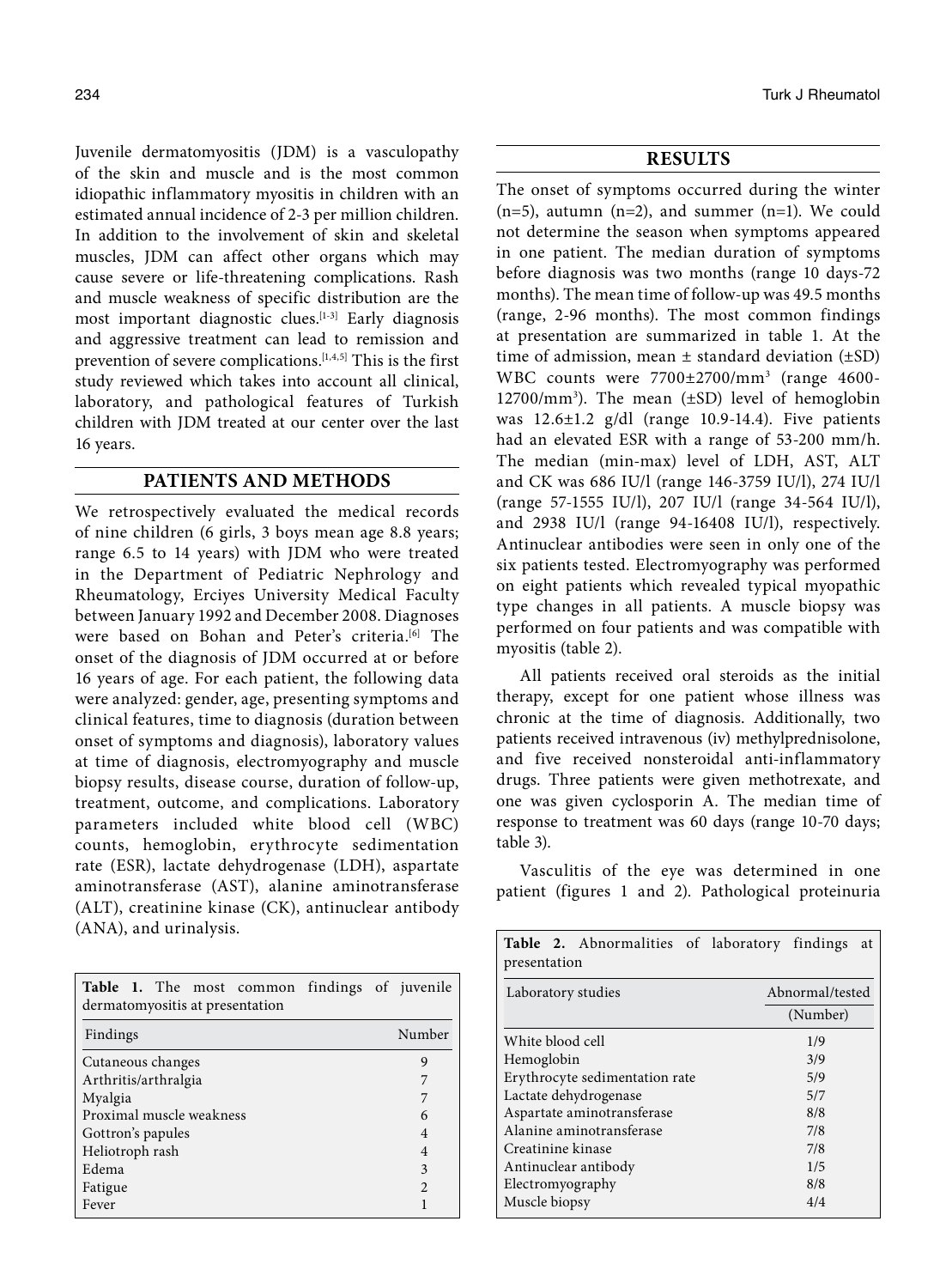| Patient        | Age at<br>onset/sex<br>(year) | Duration<br>(onset-diagnosis),<br>(months) | Complaints upon<br>admission                                                                  | Treatment                                                      | Time<br>responded to<br>treatment,<br>(months) | Follow-up<br>(months) | Complications                                                                                                                             |
|----------------|-------------------------------|--------------------------------------------|-----------------------------------------------------------------------------------------------|----------------------------------------------------------------|------------------------------------------------|-----------------------|-------------------------------------------------------------------------------------------------------------------------------------------|
| $\mathbf{1}$   | 6.5/F                         | 2                                          | Skin rashes, myalgia,<br>arthralgia, abdominal<br>pain, impaired ability<br>to walk           | Oral corticosteroid                                            | $\overline{2}$                                 | 35                    |                                                                                                                                           |
| $\overline{c}$ | 9.4/F                         | 1.5                                        | Fatigue, weakness,<br>anorexia, arthritis,<br>skin rashes                                     | Oral corticosteroid                                            | $\overline{2}$                                 | 96                    |                                                                                                                                           |
| 3              | 7.8/F                         | 0.8                                        | Arthralgia/arthritis,<br>impaired ability to walk,<br>swelling, skin rashes                   | Oral corticosteroid,<br>NSAID, cyclosporine<br>A, Methotrexate | $\mathbf{1}$                                   | 58                    | Proteinuria, tachicardia,<br>osteoporosis, hypertension,<br>pyoderma, obesity,<br>hyperlipidemia, short stature,<br>depression, dysphagia |
| $\overline{4}$ | 12/F                          | 0.3                                        | Arthralgia, myalgia,<br>skin rashes                                                           | Oral corticosteroid                                            | 0.3                                            | 72                    |                                                                                                                                           |
| 5              | 8.8/F                         | $\overline{3}$                             | Arthralgia, impaired<br>ability in writing, loss in<br>weight, difficulty raising<br>the legs | Oral corticosteroid,<br><b>NSAID</b>                           | $\overline{2}$                                 | 46                    | Proteinuria                                                                                                                               |
| 6              | 14/M                          | 2                                          | Diffuse pain, impaired<br>ability to walk, difficulty<br>raising the legs                     | Oral corticosteroid,<br>PMP, NSAID,<br>methotrexate            | 2.3                                            | 39                    | Malnutrition, cellulitis,<br>muscle atrophy, muscle<br>weakness, calcinosis,<br>ototoxicity, hypopigmentation                             |
| $\overline{7}$ | 11/F                          | 72                                         | Myalgia, swelling                                                                             | Oral corticosteroid,<br><b>PMP</b>                             | 1.5                                            | $\overline{2}$        | Dysphagia                                                                                                                                 |
| $8*$           | 8.8/M                         | 60                                         | Impaired ability to walk,<br>growth retardation                                               | <b>NSAID</b>                                                   |                                                | 96                    | Contracture, short stature,<br>malnutrition,<br>hypopigmentation                                                                          |
| 9              | 6.5/M                         | 2                                          | Fatigue, impaired ability<br>to walk, arthralgia, fever                                       | Oral corticosteroid,<br>NSAID, methotrexate                    | $\overline{2}$                                 | $\overline{2}$        | Onychomycosis                                                                                                                             |

was determined in two patients. A renal biopsy was performed on one child. The renal biopsy specimens were studied by light microscopy and immunofluorescence, and the findings of the biopsy were normal. Subcutaneous calcinosis developed in one patient. Skin and soft-tissue infections occurred in two patients. Other complications seen on followup were malnutrition, obesity, depression, ototoxicity, muscle weakness, osteoporosis, and contracture (table 3).

At the latest follow-up, four of nine patients were in remission without immunosuppressive agents, three patients were in remission with immunosuppressive agents, and two patients were in remission with sequela. Six patients were lost to follow-up but three continue to be followed up.



**Figure 1.** Fundoscopy showed a microangiopathy in the **(a)** left and **(b)** right eye at admission to our department.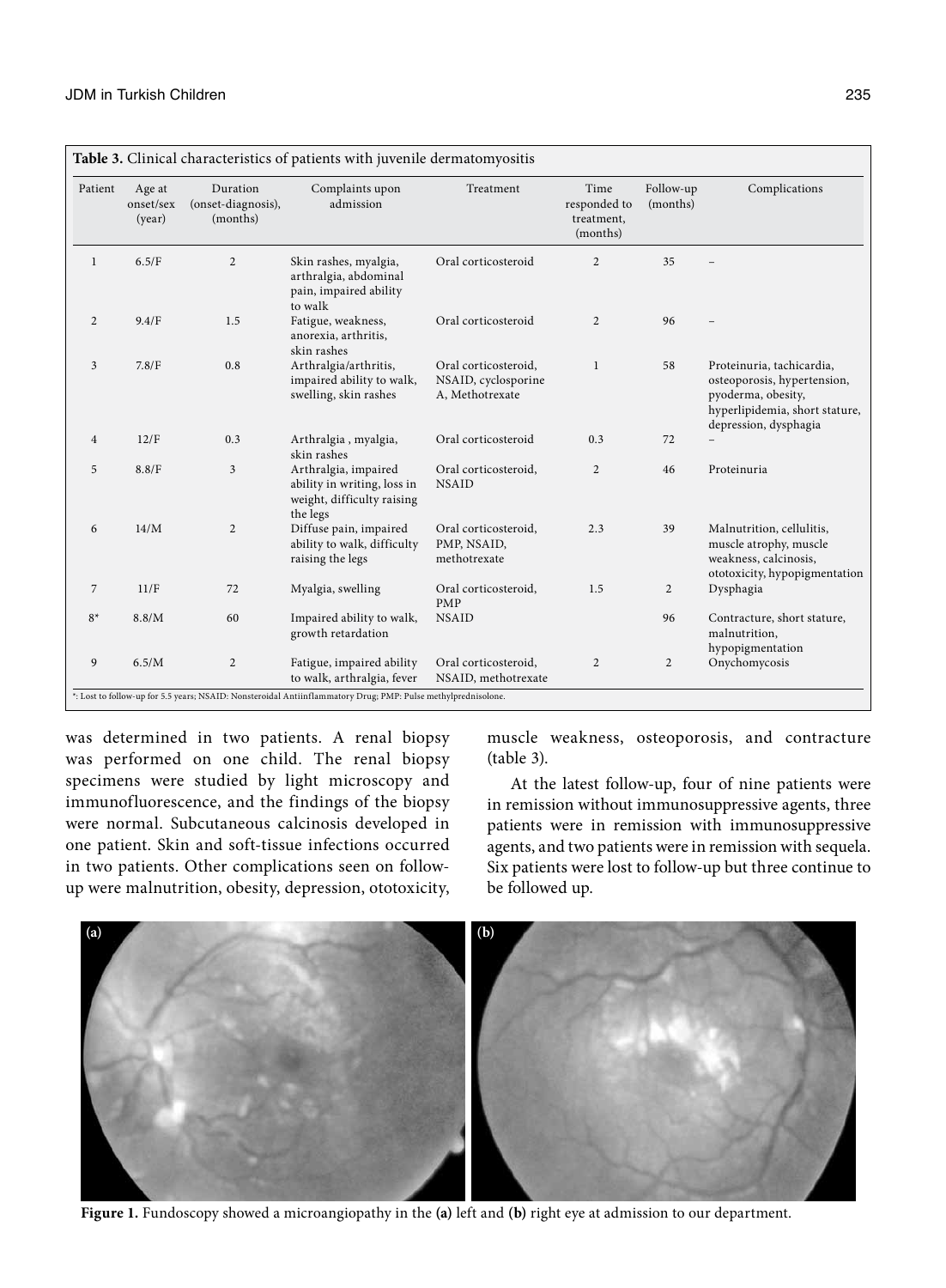**Figure 2.** Vasculitis was demonstrated in the bilateral eye on fundus fluorescein angiography.

# **DISCUSSION**

This retrospective analysis describes the clinical spectrum of JDM in the pediatric population from a single tertiary center.

In our study, the occurrence of symptoms in our patients was more frequent in the winter season. There are some publications which have described the onset of JDM occurring more frequently in the winter and spring.<sup>[7,8]</sup> In our study, the beginning of symptoms was not present in the spring.

Although the etiology of JDM is unknown, it is considered that infectious agents play a role as triggering factors.[1-3] Prior to the occurrence of JDM, our three patients had a history of having upper respiratory tract infections. Rider and Miller<sup>[9]</sup> reported that hepatitis B, measles, mumps, and rubella (MMR), typhoid, and cholera vaccinations were triggering factors in juvenile idiopathic inflammatory myopathies. One of our patients had a history of measles vaccination prior to the onset of symptoms.

Only four patients complained of rash, even though all patients were found to have skin rashes upon examination. If a careful physical examination is not performed, the rash may be overlooked.

We found that one of our patients had retinal vasculitis. Retinopathy is very rarely observed in dermatomyositis (DM) and JDM.<sup>[10]</sup> There are a few case reports about retinopathy in JDM.[11-13] Furthermore, Akikusa et al.<sup>[14]</sup> recently retrospectively studied the eye involvement in 82 patients with JDM. Two of these patients were found to have retinopathy. In a case report regarding a 14-year-old patient with JDM reported by Wienfield, retinopathy presented with transient visual loss.[11] In our case, the patient had no sign of retinopathy. It has also been reported that retinopathy leads to irreversible visual loss.[15] Although retinopathy is rarely observed in patients with JDM, periodic eye examinations should be performed since retinopathy may lead to the persistent loss of vision which would affect the quality of life.

We found proteinuria in two patients. Proteinuria had a transient nature in one patient whereas it was persistent in the other patient. Renal involvement is rarely observed in JDM and DM. Renal pathologies, such as membranous nephropathy, IgA nephropathy, and ATN, were reported.[16-18] We consider that the performance of urine examinations in the follow-up of the patients is important so as not to overlook renal involvement.

We observed hypertension and sinus tachycardia in one patient who had been diagnosed on an echocardiogram as having a deformation of the mitral front fibers. Cardiac involvement is rare in JDM. In a study, three patients had tachycardia among 35 patients with JMD.[19] Heart murmurs, pericarditis, and electrocardiogram (ECG) abnormalities are also seen in JDM.<sup>[10]</sup>

We observed dysphagia in our two patients. Esophageal symptoms occur in 6-41% of patients with JDM.[20] The involvement of the pharynx muscles and upper esophagus may lead to dysphagia. Owing to an increased aspiration risk, nutrition with a nasogastric tube is recommended until the improvement of dysphagia.[21,22]

Skin-subcutaneous infection developed in our two patients. When the infection developed, JDM in both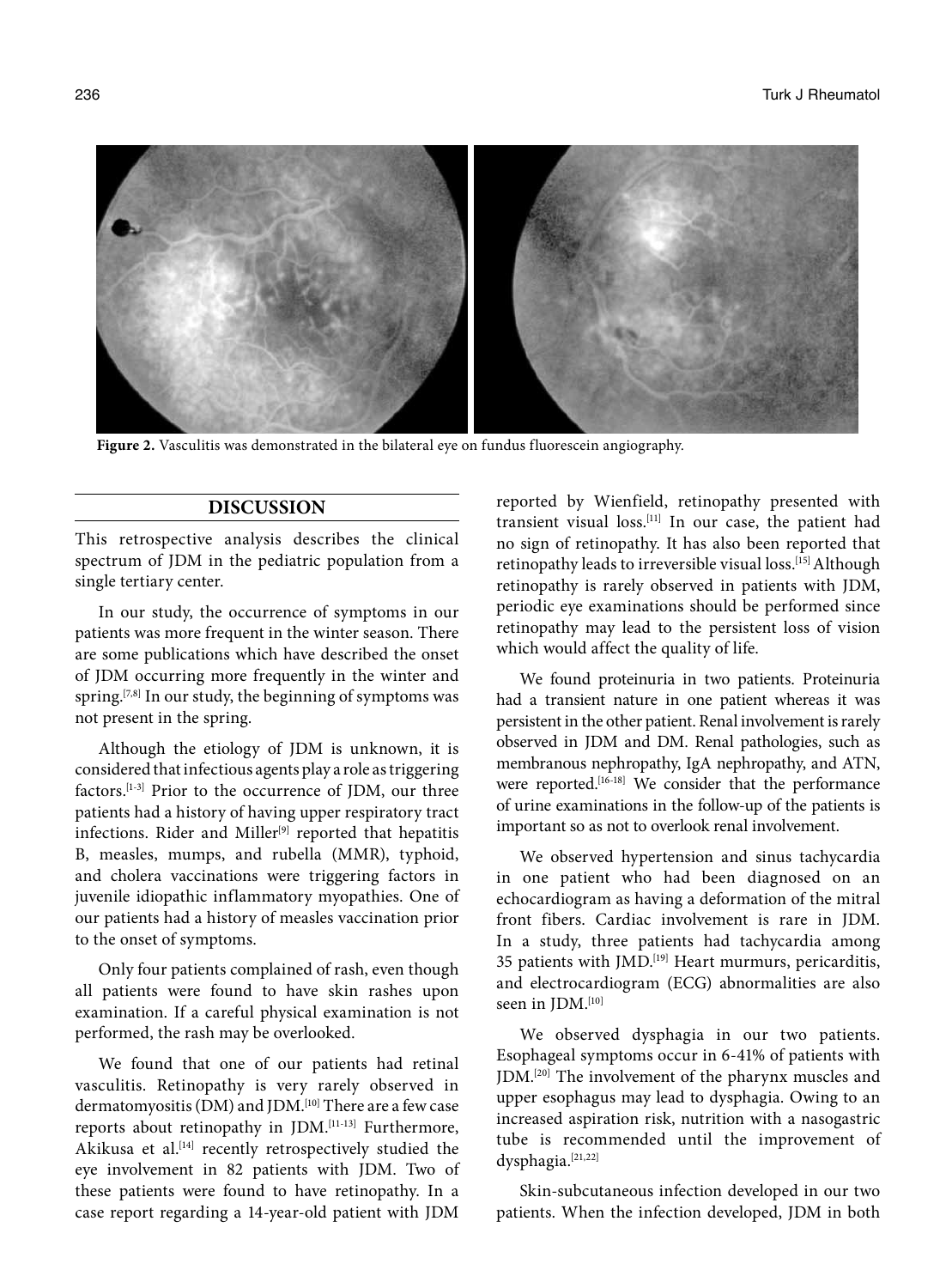patients was active, and they were using steroids. Onychomycosis was observed in one patient who received steroids and methotrexate therapy at the time onychomycosis occurred. We considered that the tendency toward infection may have increased due to JDM itself and/or immunosuppressive agents.

Calcinosis is a late finding of JDM and is observed one to three years after disease onset.<sup>[2,3]</sup> We observed calcinosis in one patient. As for this patient, JDM had run a chronical course and calcinosis developed six months after the presence of cellulitis in his extremities. Infection may have had a triggering effect on the calcinosis development.

Two patients developed hypopigmentation. During the follow-up of these patients, muscle weakness did not improve completely, atrophy developed, and knee movements were restricted. These two patients had persistent muscle inflammation, and it is very likely that their skin disease was also active, causing the hypopigmentation.

Depression developed in one patient, and we considered it an adverse effect associated with corticosteroids and cyclosporine. Central nervous system involvement in JDM may be observed as central nervous system vasculitis, hypoxic ischemic encephalopathy, hypertensive encephalopathy, and drug-related toxicity.[2]

Furthermore, we observed obesity, short stature, autotoxicity, and osteoporosis as treatment complications in our patients.

Sequela in JDM usually occurs due to calcinosis and flexion contracture.[3,20,22] In our study, both of the patients with sequela had flexion contracture, and one of them had calcinosis as well.

Finally, based on our results, although JDM is a rare disease in childhood, it may have severe complications. All children with JDM should be followed up closely. This study had limitations because it was conducted at a single center, and the patient number was relatively small. Multicenter studies are needed to fully define the clinical spectrum and outcome of JDM in Turkish children.

### **Declaration of conflicting interests**

The authors declared no conflicts of interest with respect to the authorship and/or publication of this article.

### **Funding**

The authors received no financial support for the research and/or authorship of this article.

# **REFERENCES**

- 1. Woo P, Laxer RM, Sherry DD. Juvenile dermatomyositis. In: Woo P, Laxer RM, Sherry DD, editors. Pediatric Rheumatology in clinical practice. 1st ed. London: Springer; 2007. p. 66-76.
- 2. Compeyrot-Lacassagne S, Feldman BM. Inflammatory myopathies in children. Pediatr Clin North Am 2005;52:493-520.
- 3. Feldman BM, Rider LG, Reed AM, Pachman LM. Juvenile dermatomyositis and other idiopathic inflammatory myopathies of childhood. Lancet 2008;371:2201-12.
- 4. Fisler RE, Liang MG, Fuhlbrigge RC, Yalcindag A, Sundel RP. Aggressive management of juvenile dermatomyositis results in improved outcome and decreased incidence of calcinosis. J Am Acad Dermatol 2002;47:505-11.
- 5. Kim S, El-Hallak M, Dedeoglu F, Zurakowski D, Fuhlbrigge RC, Sundel RP. Complete and sustained remission of juvenile dermatomyositis resulting from aggressive treatment. Arthritis Rheum 2009;60:1825-30.
- 6. Bohan A, Peter JB. Polymyositis and dermatomyositis (first of two parts). N Engl J Med 1975;292:344-7.
- 7. McCann LJ, Juggins AD, Maillard SM, Wedderburn LR, Davidson JE, Murray KJ, et al. The Juvenile Dermatomyositis National Registry and Repository (UK and Ireland)-clinical characteristics of children recruited within the first 5 yr. Rheumatology (Oxford) 2006;45:1255-60.
- 8. Pachman LM, Hayford JR, Hochberg MC. Seasonal onset in juvenile dermatomyositis: an epidemiological study. Arthritis Rheum 1992;35:S88.
- 9. Rider LG, Miller FW. Classification and treatment of the juvenile idiopathic inflammatory myopathies. Rheum Dis Clin North Am 1997;23:619-55.
- 10. Dourmishev LA, Dourmishev AL. Pharmacologic agents in the treatment of DM. In: Dourmishev LA, Dourmishev AL, editors. Dermatomyositis advances in recognition, understanding and management. 1st ed. Berlin: Springer; 2009. p. 297-322.
- 11. Winfield J. Juvenile dermatomyositis with complications. Proc R Soc Med 1977;70:548-51.
- 12. Cohen BH, Sedwick LA, Burde RM. Retinopathy of dermatomyositis. J Clin Neuroophthalmol 1985;5:177-9.
- 13. Lenoble P, Desprez P, Fischbach M, Flament J, Sahel J. Ocular involvement in dermatomyositis. Apropos of the case of a 15-year-old girl. J Fr Ophtalmol 1995;18:312-6. [Abstract]
- 14. Akikusa JD, Tennankore DK, Levin AV, Feldman BM. Eye findings in patients with juvenile dermatomyositis. J Rheumatol 2005;32:1986-91.
- 15. Yeo LM, Swaby DS, Situnayake RD, Murray PI. Irreversible visual loss in dermatomyositis. Br J Rheumatol 1995;34:1179-81.
- 16. Soylu A, Kavukçu S, Türkmen M, Saroğlu S. Dermatomyositis with membranous nephropathy. Turk J Pediatr 2001;43:143-5.